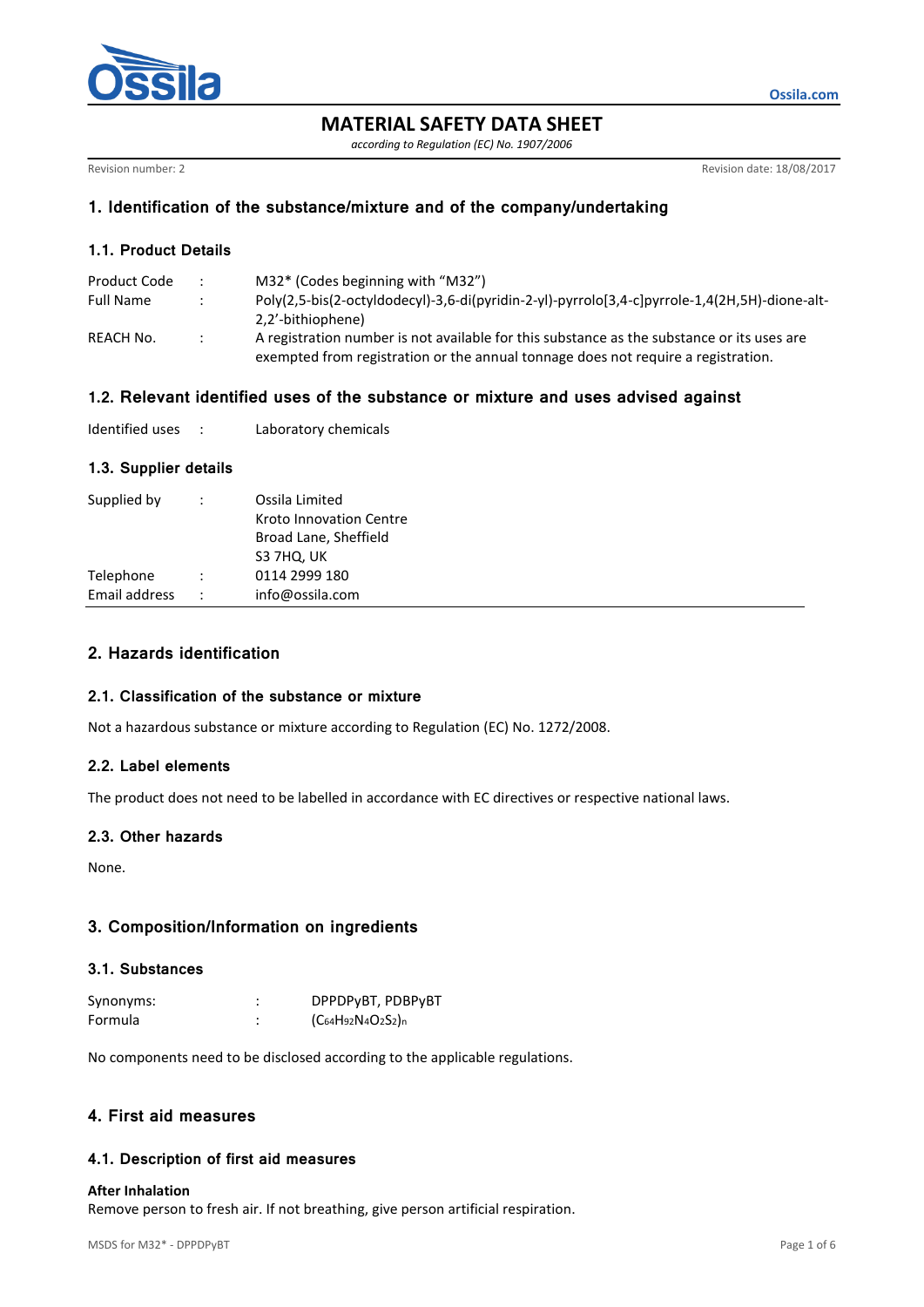**After skin contact** Wash with soap and water.

**After eye contact** Flush with copious amounts of water as a precaution.

**After Ingestion** Rinse out mouth with water.

## **4.2. Most important symptoms and effects, both acute and delayed**

The most important known symptoms and effects are described in section 11.

## **4.3. Indication of any immediate medical attention and special treatment needed**

No data available.

# **5. Fire fighting**

#### **5.1. Extinguishing media**

**Suitable extinguishing media**: Dry chemical, alcohol-resistant foam, carbon dioxide or water spray. Consult with local fire authorities before attempting large scale fire-fighting operations.

### **5.2. Special hazards arising from the substance of mixture**

**Hazardous combustion products:** Carbon oxides, nitrogen oxides, sulfur oxides.

### **5.3. Advice for firefighters**

Wear a self-contained breathing apparatus if necessary. During a fire, irritating and highly toxic gases and vapours may be generated by thermal decomposition.

### **6. Accidental release measures**

### **6.1. Personal precautions, protective equipment and emergency procedures**

Wear personal protective equipment (section 8). Avoid dust formation. Ensure room is well ventilated.

#### **6.2. Environmental precautions**

Do not let product enter drains.

### **6.3. Containment and cleaning**

Contain and clean up spill if safe to do so using an electrically protected vacuum cleaner or by wet-brushing. Dispose of dry waste in closed container for proper disposal according to local regulations.

## **7. Handling and storage**

### **7.1. Precautions for safe handling**

Avoid formation of dust and aerosols. Provide exhaust ventilation in places where dust is formed.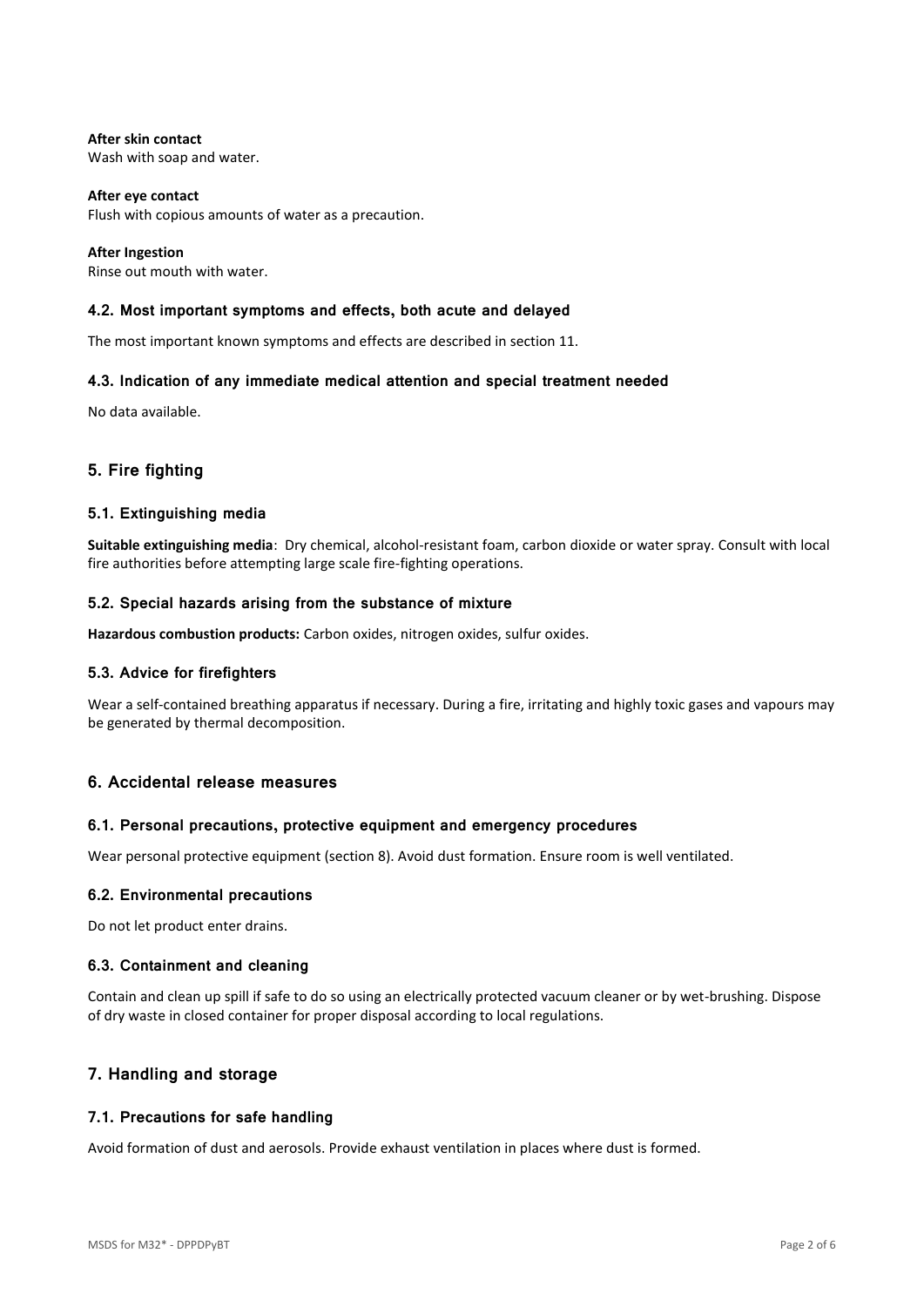## **7.2. Conditions for safe storage, including any incompatibilities**

Store in a cool, dry and well-ventilated place inside of a tightly sealed container. Reseal containers that have been opened and keep upright to prevent leakage.

**Quality-related information:** Product is light and air sensitive. Store under inert gas.

#### **7.3. Specific end uses**

Use in laboratories.

## **8. Exposure controls / Personal protection**

### **8.1. Control parameters**

#### **Components with workplace control parameters**

Contains no substances with occupational exposure limit values.

#### **Biological occupational exposure limits**

This product does not contain any hazardous materials with biological limits.

### **8.2. Exposure controls**

#### **Engineering measures**

Handle in accordance with good industrial engineering/laboratory practices for hygiene and safety. Ensure eyewash stations and safety showers are close to the laboratory workstation. Ensure good general ventilation is present when handling the product.

### **Personal protective equipment**

**Eyes:** Wear safety glasses with side-shields conforming to appropriate government standards such as NOISH (US) or EN166 (EU).

**Skin**: Handle with appropriate gloves and use proper glove removal technique to avoid skin contact. Dispose of gloves in accordance with applicable laws. Wash and dry hands.

The selected protective gloves must satisfy the specifications of EU Directive 89/686/EEC and the standard EN 374 derived from it.

**Clothing:** Wear complete suit protecting against chemicals; the type of equipment should be appropriate for the concentration and amount of dangerous substance used.

**Respirators:** Where protection from nuisance dusts is needed, use type N95 (US) or type P1 (EN 143) dust masks or those approved under appropriate government standards such as NIOSH (US) or CEN (EU).

#### **General hygiene measures**

Wash thoroughly after handling. Wash contaminated clothing before reuse.

### **9. Physical and chemical properties**

#### **9.1. Information on basic physical and chemical properties**

| Appearance             |                | Solid             |
|------------------------|----------------|-------------------|
| Odour                  |                | No data available |
| Odour threshold        |                | No data available |
| рH                     | $\ddot{\cdot}$ | No data available |
| Melting/freezing point |                | No data available |
| Boiling point/range    | $\ddot{\cdot}$ | No data available |
| Flash point            |                | No data available |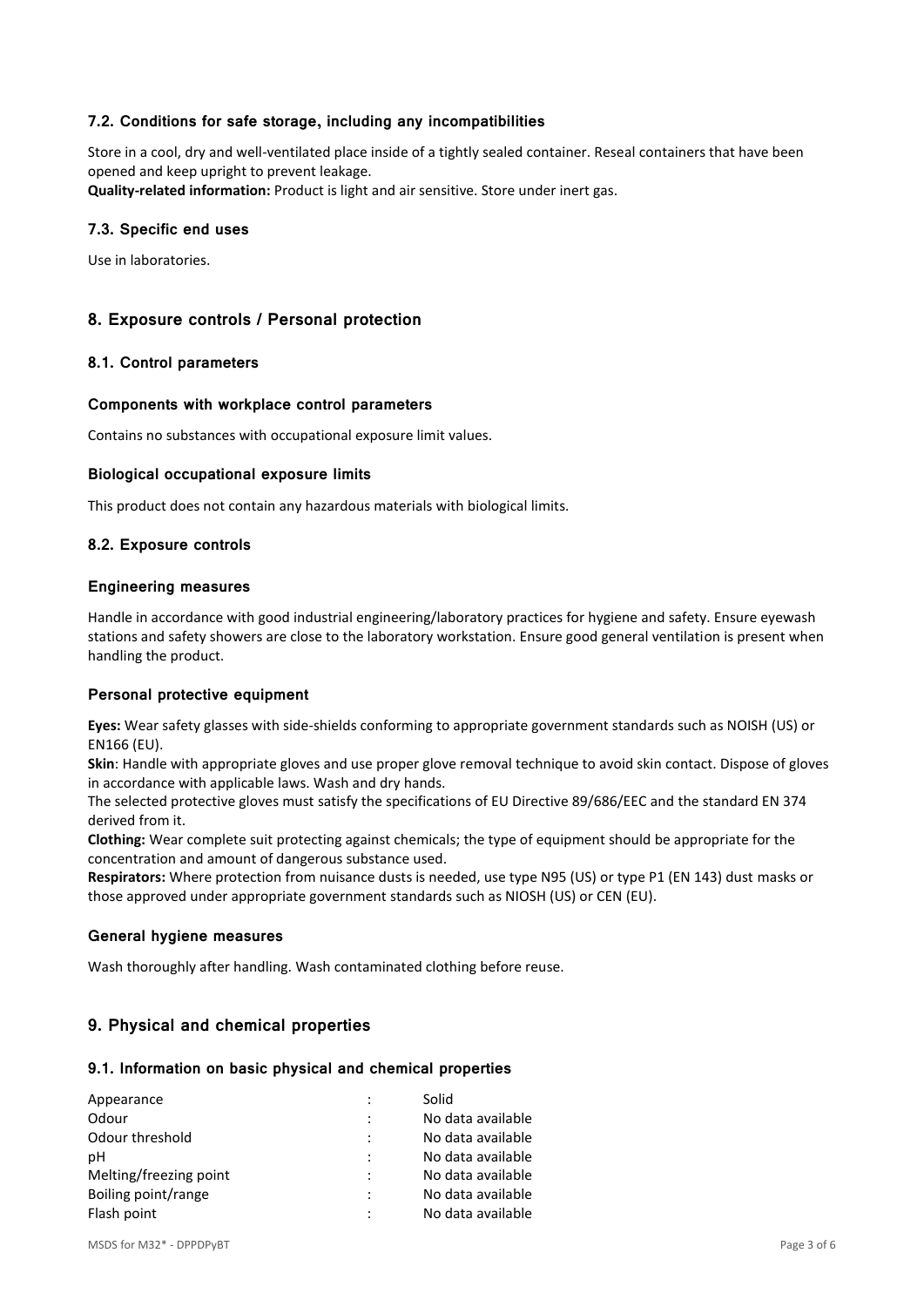| Evaporation rate                       | ٠            | No data available              |
|----------------------------------------|--------------|--------------------------------|
| Flammability                           | ٠            | No data available              |
| <b>Explosive limits</b>                | ٠            | No data available              |
| Vapour pressure                        | $\cdot$      | No data available              |
| Vapour density                         | ٠<br>$\cdot$ | No data available              |
| Relative density                       |              | No data available              |
| Solubility(ies)                        |              | Chlorobenzene, dichlorobenzene |
| Partition coefficient: n-octanol/water |              | No data available              |
| Autoignition temperature               | ٠            | No data available              |
| Decomposition temperature              | ٠            | No data available              |
| Viscosity                              | :            | No data available              |
| <b>Explosive properties</b>            | ٠<br>٠       | No data available              |
| Oxidising properties                   |              | No data available              |

## **9.2. Other safety information**

No data available.

## **10. Stability and reactivity**

#### **10.1 Reactivity**

No data available.

## **10.2. Chemical stability**

Stable under normal temperatures and pressures under recommended storage conditions.

#### **10.3. Possibility of hazardous reactions**

No data available.

## **10.4. Conditions to avoid**

No data available.

#### **10.5. Incompatible materials**

Strong oxidising agents.

#### **10.6. Hazardous decomposition products**

No known hazardous decomposition products.

# **11. Toxicological information**

# **11.1. Information on toxicological effects**

**Acute toxicity** No data available. **Skin corrosion/irritation** No data available. **Serious eye damage/eye irritation** No data available. **Respiratory or skin sensitization** No data available. **Germ cell mutagenicity** No data available.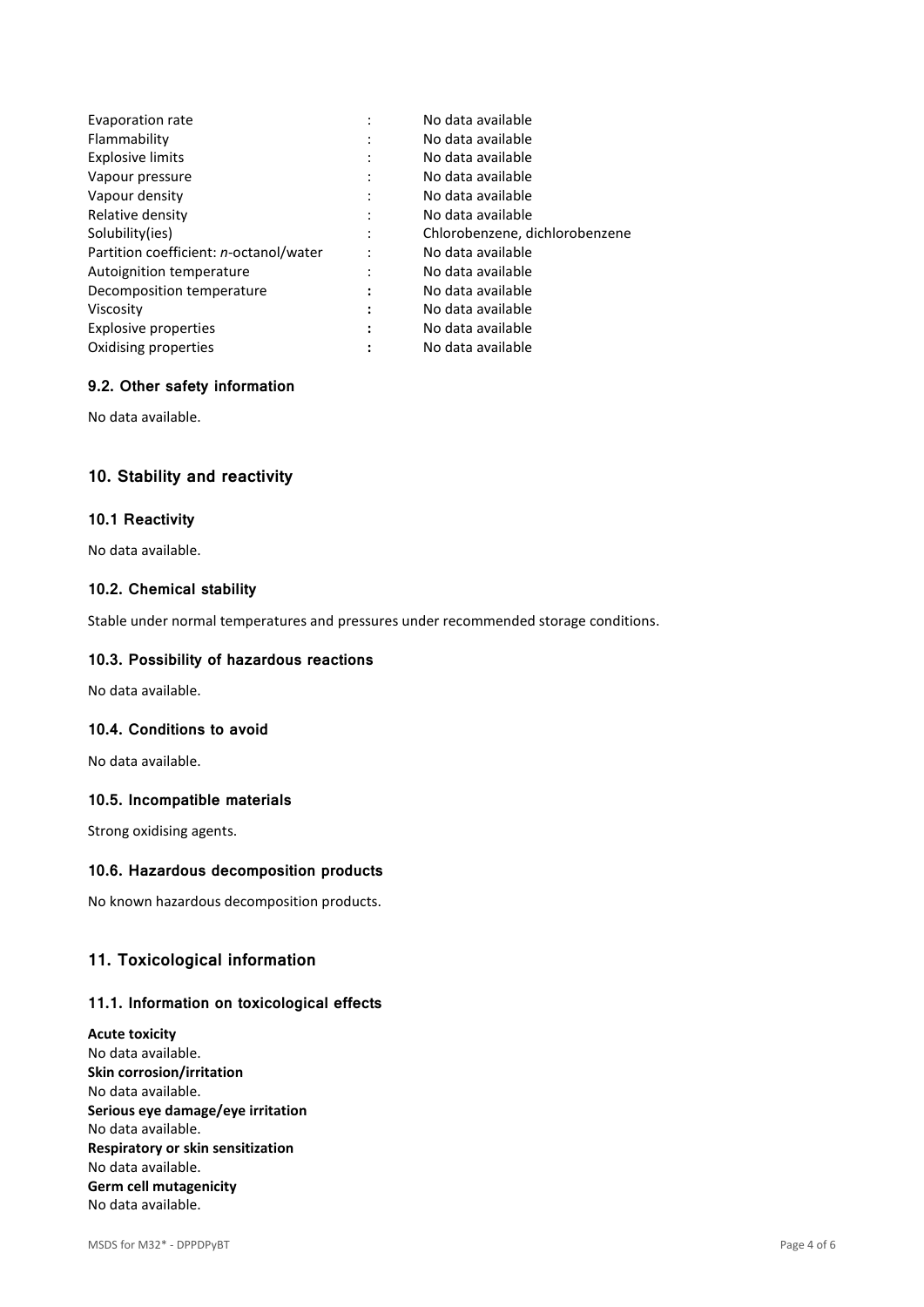**Carcinogenicity** No data available. **Reproductive toxicity** No data available. **Specific target organ toxicity - single exposure** No data available. **Specific target organ toxicity - repeated exposure** No data available. **Aspiration hazard** No data available. **Routes of exposure** Eye contact, ingestion, inhalation, skin contact. **Signs and Symptoms of Exposure** No data available.

To the best of our knowledge, the chemical, physical, and toxicological properties have not been thoroughly investigated.

# **12. Ecological information**

## **12.1. Toxicity**

No data available.

### **12.2. Persistence and degradability**

No data available.

### **12.3. Bioaccumulative potential**

No data available.

### **12.4. Mobility in soil**

No data available.

## **12.5. Results of PBT and vPvB assessment**

PBT/vPvB assessment not available as chemical safety assessment not required/not conducted.

### **12.6. Other adverse effects**

No data available.

### **13. Disposal**

## **13.1. Waste treatment methods**

#### **Product**

Burn in a chemical incinerator equipped with an afterburner and scrubber. Observe all federal, state and local environmental regulations and directives on waste and hazardous waste. Offer surplus material to a licensed professional waste disposal professional.

#### **Contaminated packaging**

Dispose of as unused product.

# **14. Transport**

MSDS for M32\* - DPPDPyBT Page 5 of 6 Non-hazardous for road, air and sea transport.